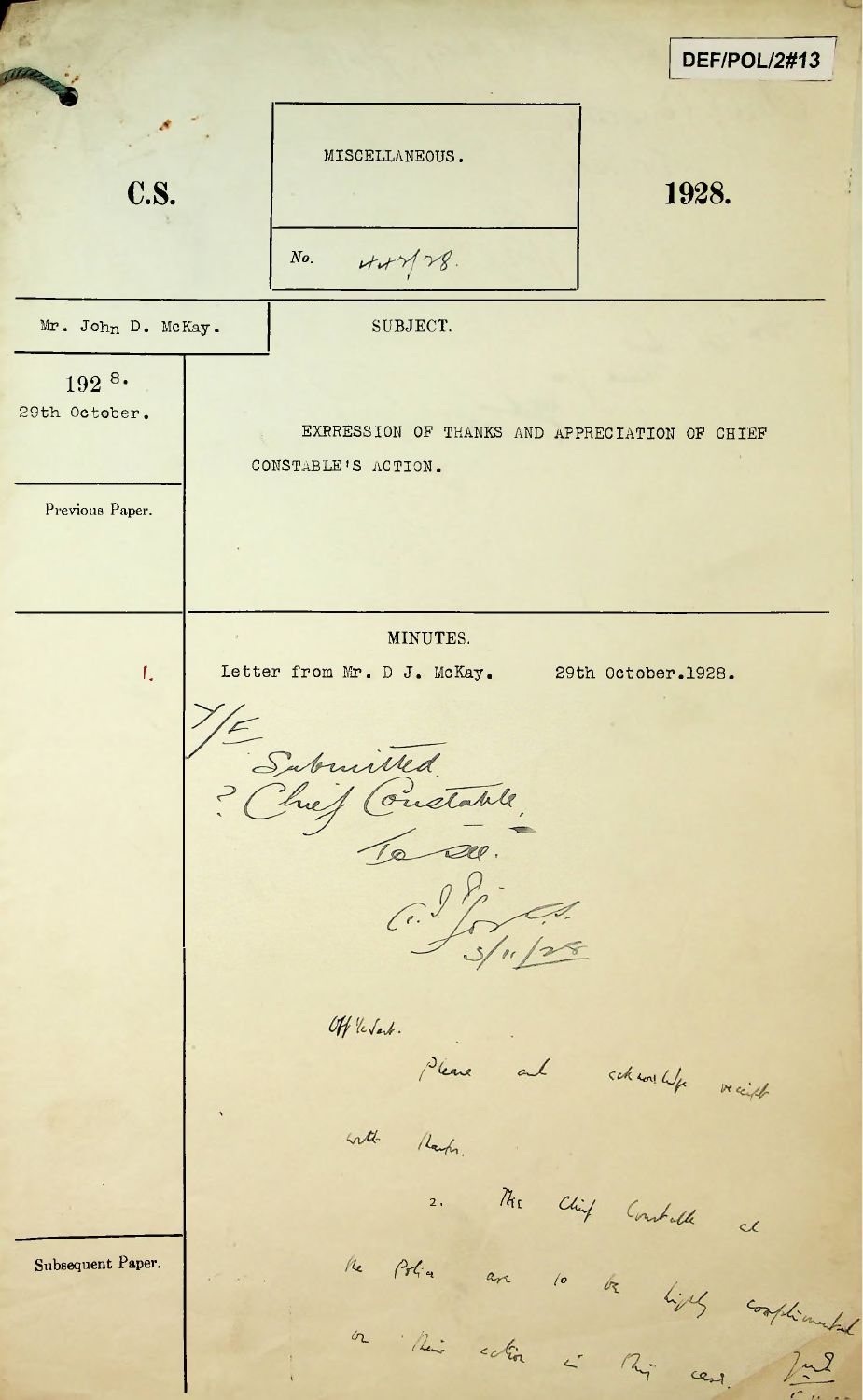Letter to his ). & meday, 7/11/28 Jenes a de Concetate  $\overline{\mathcal{Z}}$ Hon" cot Sect Thank you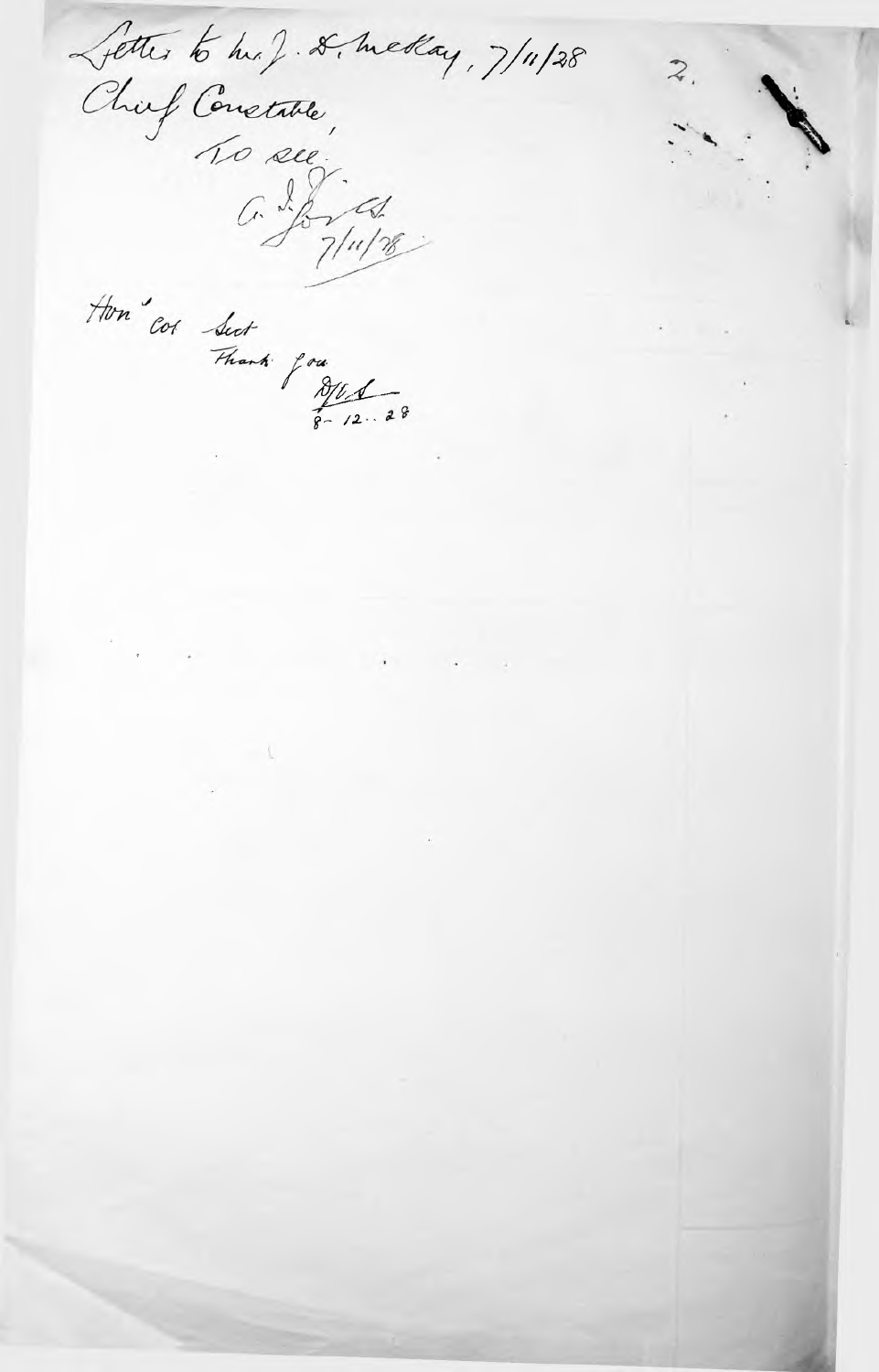

Sir,

I respectfully wish to convey to you my sincere thanks for and appreciation of the action taken by the Chief Constable, Mr. D. J. O'Sullivan, whereby four boys were punished on the 23rd of October, 1923 for destroving several ducks on my property. The promptness and discreetness with which Mr. O'Sullivan acted in bringing the culprits to Justice are deserving of credit.

I am,

Sir,

Yours faithfully,

John, D. M. Kay.

THE HONOURABLE THE COLONIAL SECRETARY, STANLEY.